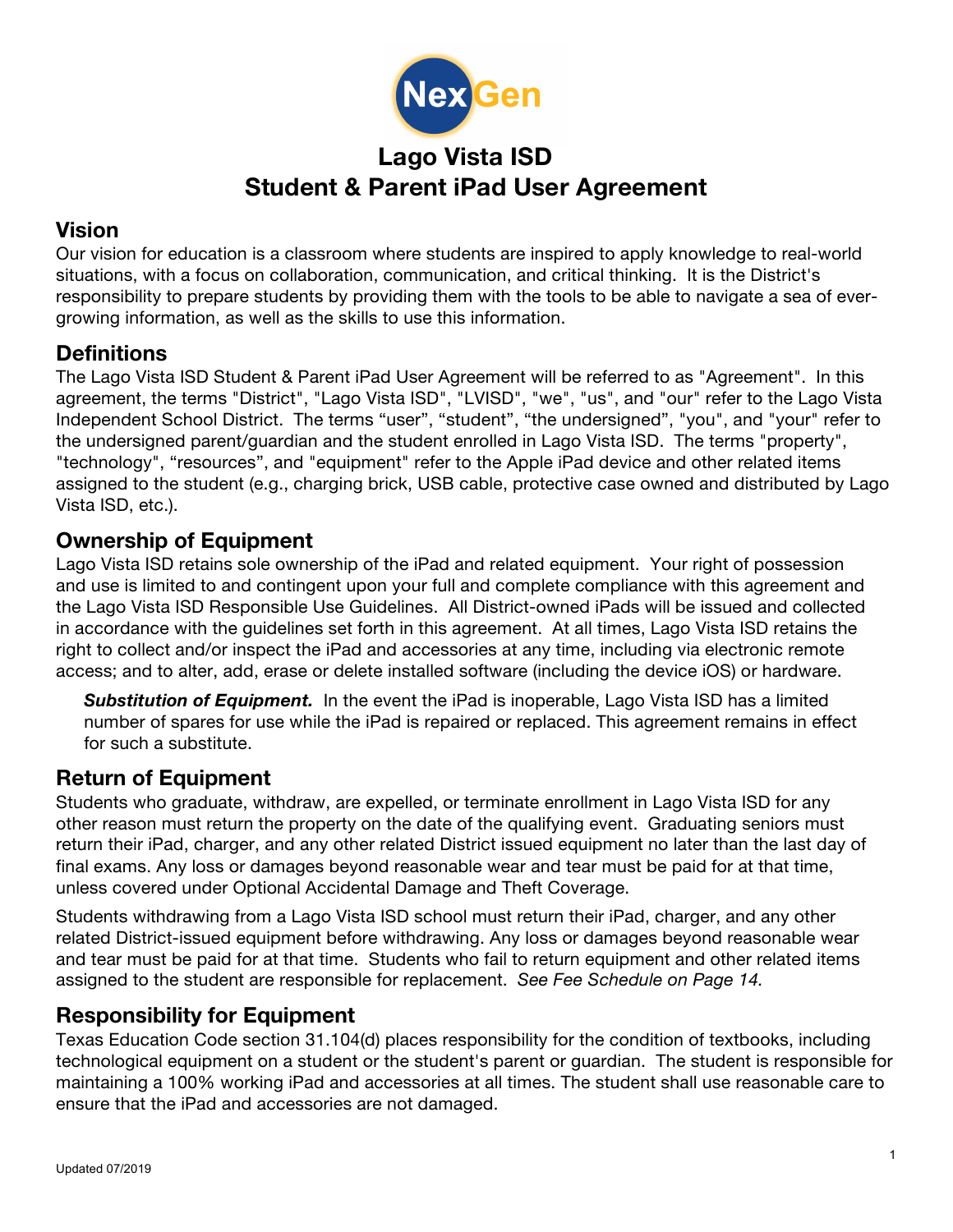In the event of damage or theft, the student must follow the procedures outlined in this agreement. If the equipment is not returned to the District in "acceptable condition", the student will lose the right to free textbooks and technological equipment until the student or the student's parent or guardian pay for the damaged or unreturned items.

*Responsibility for Electronic Data.* It is the sole responsibility of the Student to backup indispensable data as necessary. Lago Vista ISD does not accept responsibility for any such files or software.

*Warranty for Equipment Malfunction.* Lago Vista ISD has a limited manufacturer's warranty for the iPad. The warranty only covers damage to the iPad caused by manufacturer's defects.

Acceptable Condition. Technological equipment is considered to be in acceptable condition if: 1) the equipment is returned with the software and hardware in their original condition unless the District authorized changes, and 2) the physical condition of the equipment has been cared for appropriately such that the equipment is not broken or damaged beyond cost-effective replacement or repair. Tex. Admin. Code §66.1205. If the materials are not returned in acceptable condition and the required payment is not made, the District may withhold a student's records. Tex. Educ. Code §31.104(d).

## **Technical Support and Repair of Equipment**

Lago Vista ISD will provide technical support, maintenance, and repair during school hours. Under no circumstances may the student and/or parent attempt to repair equipment and/or accessories outside of Lago Vista ISD. Any attempt to repair equipment outside of Lago Vista ISD may result in the user being charged the full replacement cost of the equipment or accessories. A regular summer maintenance plan is scheduled and all devices will be collected at the end of school.

## **Damage or Theft of Equipment**

"Damage" refers to injury or harm to the equipment that reduces its value or usefulness. "Theft" refers to the unlawful taking of the property without the expressed consent of the undersigned or the District. Students and parents are solely responsible for the care and safekeeping of the iPad. Regardless of cause, any damage to the iPad or related equipment (outside normal wear due to use) will be the financial responsibility of the student and signatories of this agreement.

If the iPad is considered a loss due to damage, or stolen, the user will be required to pay Lago Vista ISD for the repair or fair market replacement of equipment, unless he/she has agreed to and paid for the optional coverage described below. If the case, cables, cords, and/or other District-provided accessories are damaged, considered a loss due to damage, or stolen, the user will be required to pay Lago Vista ISD for the repair or fair market replacement of equipment. *See Fee Schedule on Page 14.*

**Procedures in the event of damage.** Any equipment that is damaged must be returned by the next school day after the damage occurred. Damage must be immediately reported to the Lago Vista ISD Technology Department or to campus administration.

*Procedures in the event of theft or vandalism.* If the iPad or accessories are stolen or vandalized, the user must file a police report. If the iPad or accessories are stolen or vandalized while on Lago Vista ISD property or at a Lago Vista ISD sponsored event, the user must also report such theft or vandalism to the campus administration. Theft or vandalism of the equipment must be reported to campus administration by the next school day after the occurrence and a copy of the police report must be provided to the District.

*Optional Accidental Damage and Theft Coverage.* Coverage for accidental damage and theft of the equipment is optional. An annual fee of \$50 covers damage and theft of the iPad device only, as defined in this agreement. Misplacement of the device is NOT covered. Optional coverage does not cover damage, loss due to damage, or theft/vandalism of the District-provided case, cables, cords, and/or other accessories.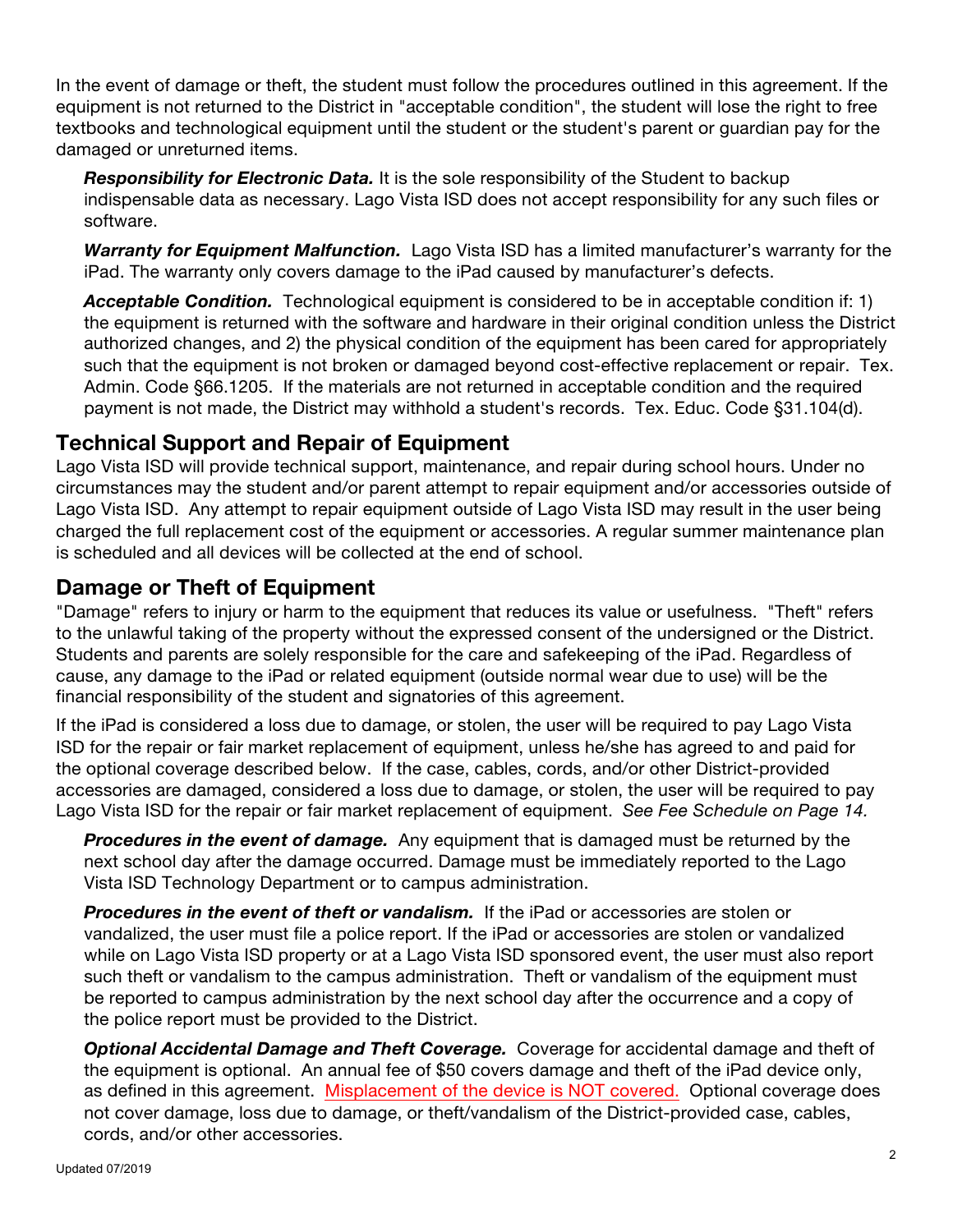The coverage provided by the \$50 fee is considered exhausted after repair or replacement of equipment exceeds the cost of an iPad, according to the fee schedule. Should the coverage be used to replace the iPad, the user will have to pay an additional \$50 for a new Optional Accidental Damage and Theft coverage for the replacement device. Additional coverage must also be purchased should the coverage from the original \$50 fee be used to repair/replace equipment in an amount that exceeds the coverage amount.

The total value of payment covered by the \$50 fee for Optional Accidental Damage and Theft coverage may never exceed the cost on an iPad. Payment must be made or arrangements made by October 1<sup>st</sup>.

Users who pay the \$50 fee for Optional Accidental Damage and Theft coverage are protected for the following, on and off school grounds:

- $\checkmark$  Accidental Damage
- $\checkmark$  Natural Disasters

 $\checkmark$  Theft

- $\checkmark$  Vandalism by a Third Party
- $\checkmark$  Fire/flood
- $\checkmark$  Power Surge due to Lightning

| <b>Optional Coverage</b>  | <b>Optional Annual</b><br><b>Fee Per Device</b> | <b>Coverage Amount</b>                    |
|---------------------------|-------------------------------------------------|-------------------------------------------|
| Accidental Damage & Theft | \$50                                            | $$553 - i$ Pad Air<br>$$453 - i$ Pad Mini |

**Protective case.** The District will provide a protective case for each iPad, which must remain on the iPad at all times. Students may not use a case other than the one purchased by the District. All keyboards purchased and/or used by students must be usable with the District-purchased case intact. **Removal or improper use of the District-issued protective case voids Optional Accidental Damage and Theft Coverage.**

**Possession.** Equipment owned by the District shall not be released to anyone, other than the undersigned. Under no circumstances may the iPad equipment leave the user's possession or be left unsupervised. Unsupervised areas include, but are not limited to the school grounds and campus, the cafeteria, computer lab, library, unlocked classrooms, gym, and weight rooms. Any iPad left in these areas is in danger of being stolen. If an iPad is found in an unsupervised area, it will be taken to the office or to the Lago Vista ISD Technology Department.

*Equipment modification and/or alteration.* Users may not modify the iPad in a way that will permanently alter it either physically and/or electronically. Users may not apply marks, stickers, or other decorations to supplied iPad cover/case. Users may not remove the District-provided protective cover/case from the iPad.

Users are strictly prohibited from attempting to circumvent restrictions by accessing the operating systems in order to run modified or unauthorized software, a process referred to as "jailbreaking". Jailbreaking an iPad modifies the Apple operating system in such a way that it is no longer usable to Lago Vista ISD. If jailbreaking occurs on a user's device, the undersigned is responsible for both the cost of a replacement iPad or equal or comparable hardware specifications. Jailbreaking voids the Optional Accidental Damage and Theft Coverage. Lago Vista ISD has the sole authority to repair, alter, modify, or replace an iPad.

*Allowable Customizations.* The student is permitted to alter or add files to customize the assigned iPad to their own working styles (i.e., wallpaper, default fonts, and other system enhancements). The student is required to set a security passcode on the iPad.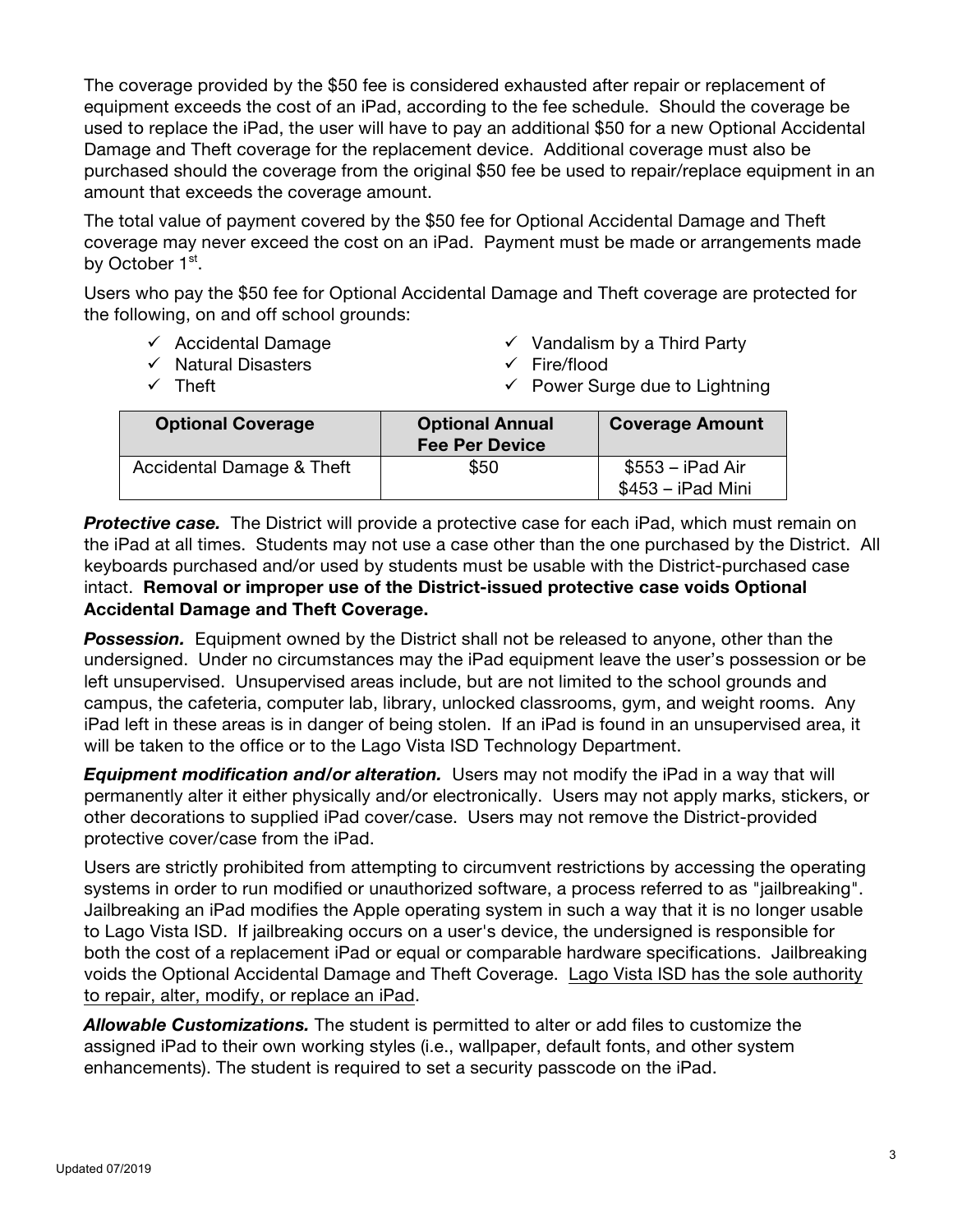Lago Vista ISD reserves the rights to ensure that all allowable customizations follow the Lago Vista ISD Responsible Use Guidelines for Technology and to conduct periodic maintenance that may configure a device back to the originally installed state.

#### **Use of District Equipment and Resources**

All aspects of Lago Vista ISD's Responsible Use Guidelines for Technology remain in effect during the use of all District technology equipment and resources.

*Use of the District Network.* The Lago Vista ISD computer network is provided solely for the purpose of conducting schoolwork and other academic endeavors. It may not be used for personal or business ventures, solicitations, religious or political causes, or outside organizations.

*No Expectation of Privacy.* Users of the Lago Vista ISD network are reminded that the network is the property of Lago Vista ISD and that they shall have no expectation of privacy. Internet sites visited and files on machines connected to the network may be inspected at any time. Contents of email, information regarding your Internet usage, and network communications may be reviewed at the sole discretion of Lago Vista ISD. Inappropriate and/or unlicensed files/programs will be deleted and disciplinary action taken, as necessary.

Users are also reminded that email sent via the network is not privileged or private and may be reviewed by Lago Vista ISD. Electronic information erased, deleted, or otherwise removed may always be retrieved by network administrators. Passwords or other system security features do not guarantee confidentiality.

Use of the Internet and other technology resources is a privilege, not a right. Inappropriate use will result in withholding of that privilege and other disciplinary action, as appropriate.

*Content Filtering & Internet Safety.* Lago Vista ISD makes every effort to block potentially dangerous or inappropriate through content filtering. Users MUST use the filter when gaining access to the Internet using the District network. The District uses a content filtering firewall system that is CIPA (Children's Internet Protection Act) compliant to filter certain Internet content. This is an automated filtering service and may inadvertently allow inappropriate content to be accessed. Content filters alone may not adequately protect students from accessing all harmful matter on the Internet. Parents/guardians are advised that it may be possible for a student using the District's Internet services to view inappropriate content or to purchase goods and services for which the student may be liable. Users are expected to be responsible consumers of the Internet and digital media.

The content filtering service is only in effect while the student is using the Lago Vista ISD network. Parents are advised that the student's iPad may be used to access the Internet using other service providers, which may not be protected by filters. Parents are encouraged to further restrict home access. For more information about Internet safety, please visit www.isafe.org.

*Use of Camera and Recording Features.* The iPad comes equipped with a microphone, front and rear-facing camera, and video capacities. Lago Vista ISD retains the rights concerning any recording and/or publishing of any student or staff member's work or image. The camera and video features on the iPad may not be used on campus or at any school-related activity without the expressed permission of the instructor or administrator in charge of the activity. **No photos, video, or audio recording of any individual, including students, District employees, or volunteers, may be taken without their expressed permission**.

Any use of cameras in restrooms or locker rooms at any location, regardless of intent, will be treated as a serious violation. Any material discovered on the device or appearing in social media that is deemed inappropriate by the administration is subject to disciplinary action.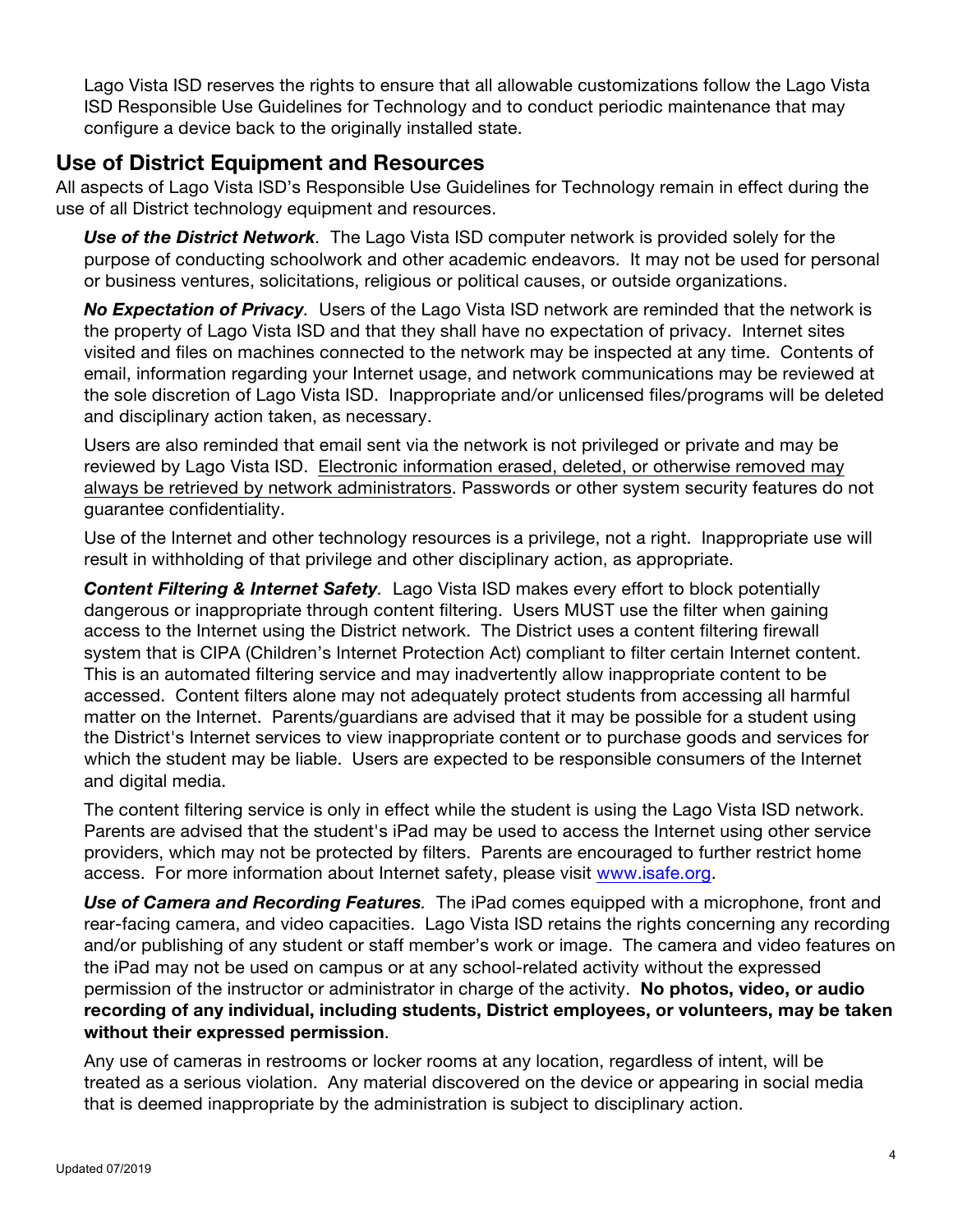*Inappropriate Content.* Inappropriate content will not be allowed on iPad devices. [*See the Lago Vista ISD Responsible Use Guidelines for Technology.*] The presence of pornographic materials, inappropriate language, weapon-related content, alcohol, drug, and/or gang related symbols, pictures, or any other activity deemed inappropriate by campus staff and administration will result in disciplinary action and repossession of the device.

*Use for School-Related Purposes.* Students are required to bring your fully charged iPad to class. Students are expected to take the iPad home at night for completion of assignments, enrichment activities, and recharging. All rules and regulations that are in effect during the school day extend to the use of the device at home.

*Use for Non-School-Related Purposes.* District computers, electronic devices, networks, and Internet services are provided for purposes related to educational programs, school operations, and performance of job responsibilities. Limited personal use is permitted as long as such does not violate this policy and the accompanying rules or the Lago Vista ISD Responsible Use Guidelines for Technology.

*Security Passcodes.* Users are required to set a security passcode on the iPad. This passcode should be known only by the user to ensure the iPad is only used by user. The District has the right and the ability to bypass the security code at any time. Access to another person's account or iPad without consent or knowledge is strictly prohibited and subject to disciplinary action.

*Storage Space.* The iPad affords acceptable but limited electronic storage space. If a user is lacking a sufficient amount of storage space on the device, he/she will be required to delete apps, music, photos, and so forth, in order to make necessary educational-related programs accessible. Users are encouraged to back up, duplicate, or archive files to an independent storage space. It is recommended that users email documents to themselves for storage using alternative methods. Users may also utilize "cloud" storage programs, which allow access to documents from other computers via the Internet. It is solely the responsibility of the user to ensure that work is not lost due to mechanical failure, accidental deletion, or profiling.

*Responsibility for Electronic Data.* It is the sole responsibility of the user to backup indispensable data as necessary. Lago Vista ISD does not accept responsibility for any such files or software.

## **Responsible Use of Technology Resources**

Lago Vista ISD students and all authorized users shall be responsible in their use of technology resources and are expected to:

- Be ethical in their use of technology resources and respect the privacy and well-being of others;
- Abstain from creating, retrieving, willfully receiving, or sending any offensive electronic information, including, but not limited to content of a sexual or racially offensive nature, derogatory language, or comments that are disrespectful or derogatory towards a person's age, sex, sexual orientation, marital status, religious or political beliefs, national origin, ancestry, disability, or any characteristics protected by federal or Texas state law.
- Protect password information and not share it with anyone other than a parent;
- Abstain from attempts to gain access to another student's user account, a school employee's account, or any other account for which they are not authorized; and
- Immediately report any behavior that violates the Lago Vista ISD Responsible Use Guidelines for Technology, the Lago Vista ISD Student & Parent iPad User Agreement, or the Lago Vista ISD Student iPad Pledge.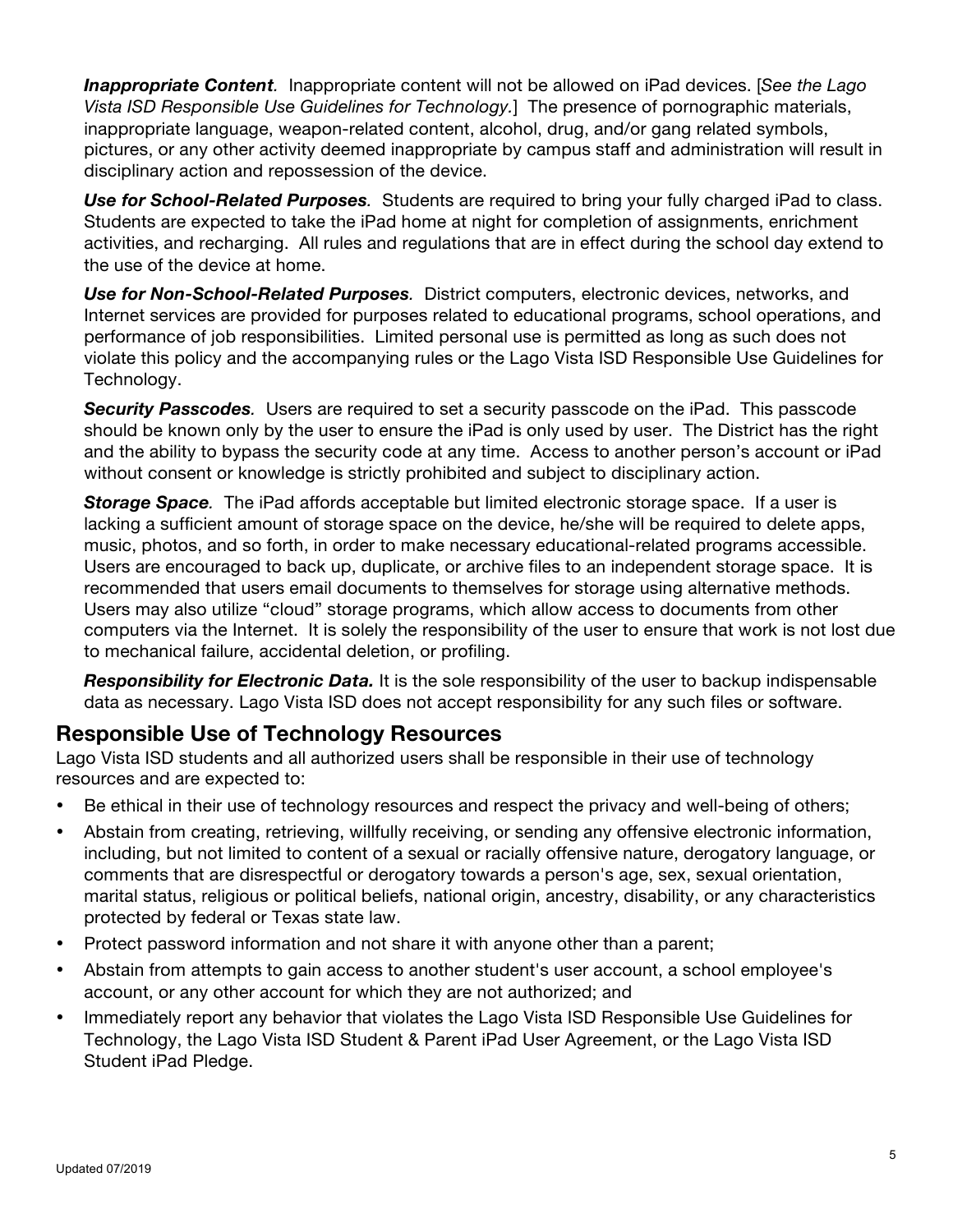## **Prohibited Use of Electronic Devices**

Lago Vista ISD students and all authorized users of Lago Vista ISD technology resources shall not:

- û Violate federal, state, or local law, including, but not limited to accessing or transmitting pornography of any kind, obscene materials, harmful materials that encourage others to violate the law, confidential information, or illegally transmitting copyrighted materials;
- û Engage in activities through technology resources that promote, encourage, or support the use of alcohol, tobacco, or any other controlled substance;
- û Knowingly bypass or circumvent any Internet or other security measures, including attempts to gain entry (or "hack") into systems or access restricted material without authorization;
- \* Damage computer equipment, files, data, or the network in any way, including but not limited to intentionally accessing, transmitting, or downloading computer viruses or other harmful files or programs and disrupting any computer system performance;
- û Use profane, abusive, or impolite language, including but not limited to defamatory, abusive, harassing, or threatening language toward another person or organization;
- û Download or send communications or materials denigrating a person or people based on race, ethnicity, religion, gender, sexual orientation, or disability;
- û Use any other organization's or individual's network, website, or computing resources in a manner that violates that organization's or individual's rules of use;
- û Violate another person's right to privacy;
- û Delete, copy, modify, or forge another user's name, emails, files, or data;
- \* Disguise one's identity, impersonate other users, or send anonymous email or other correspondence;
- \* Use unauthorized technology for the purpose of bypassing security systems, including Internet filtering. This includes the use of ssh, proxy-bypass software, Remote Desktop sessions, anonymizing websites or software, and other technologies; or
- **x** Use technology or the Internet in any manner that violates school policy.

## **Prohibited Uses of Technology Resources and the Internet**

Lago Vista ISD students and all authorized users of Lago Vista ISD technology resources shall not:

- \* Violate policies, rules, or agreements signed by the student or the student's parent regarding the use of technology resources;
- û Attempt to access or circumvent passwords or other security-related information of the District, students, or employees or upload or create computer viruses, which includes actions occurring off school property, if the conduct causes a substantial disruption to the educational environment;
- û Attempt to alter, destroy, or disable District technology resources, including but not limited to computers and related equipment, District data, the data of others, or other networks connected to the District's system, which includes actions occurring off school property, if the conduct causes a substantial disruption to the educational environment;
- û Use the Internet or other electronic communications to threaten District students, employees, or volunteers, which includes actions occurring off school property, if the conduct causes a substantial disruption to the educational environment;
- û Send, post, or possess electronic messages that are abusive, obscene, sexually-oriented, threatening, harassing, damaging to another's reputation, or illegal, including cyber-bullying and "sexting," which includes actions occurring off school property, if the conduct causes a substantial disruption to the educational environment; or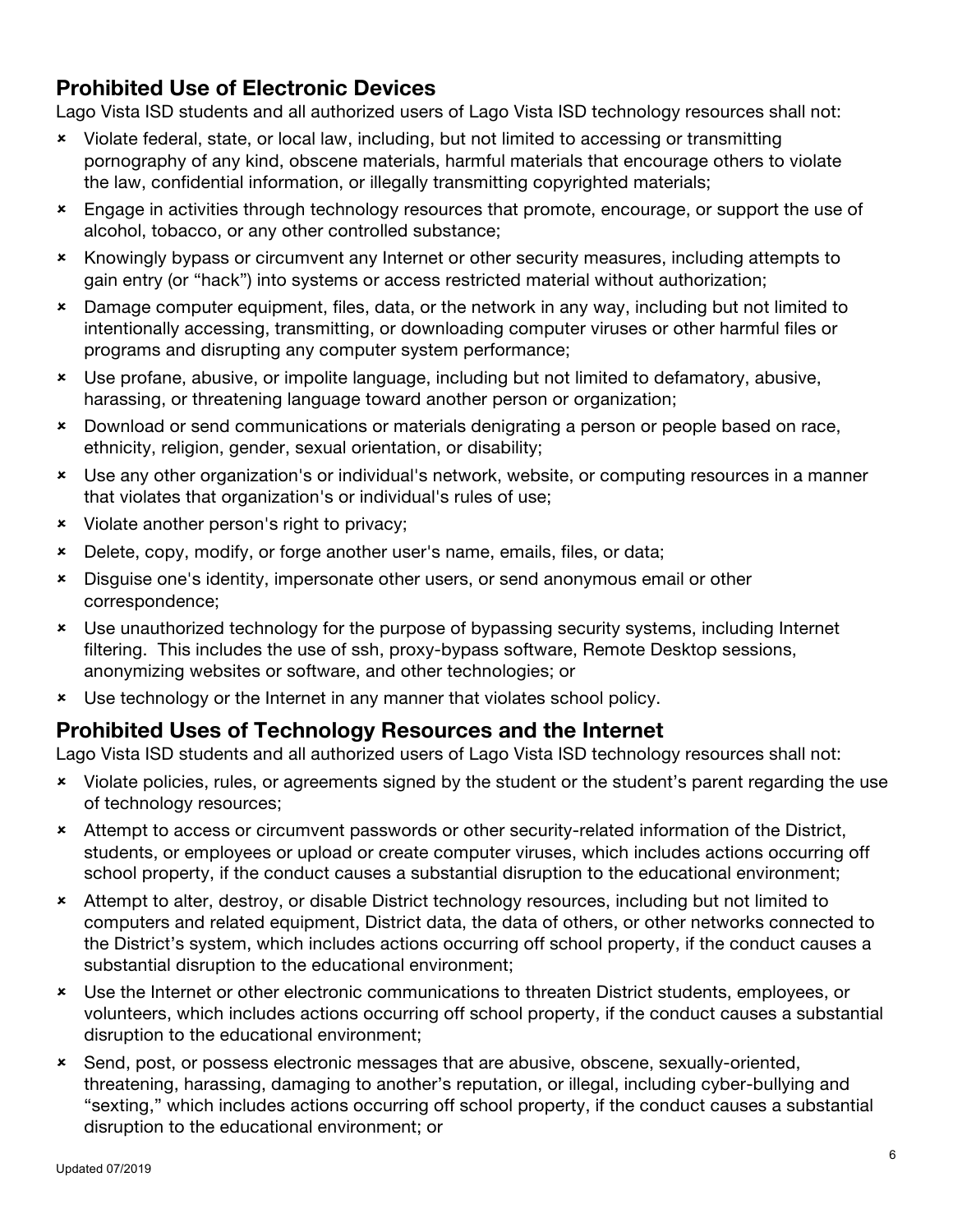û Use email or websites to engage in or encourage illegal behavior or threaten school safety, which includes actions occurring off school property if the conduct causes a substantial disruption to the educational environment.

## **Other Examples of Prohibited Use**

Unacceptable conduct by Lago Vista ISD students and authorized users includes, but is not limited to:

- û Chronic technology-related behavior violations (see Technology Discipline chart);
- **\*** Deleting browser history in an attempt to mask activity;
- û Using electronic resources for individual profit or gain, for product advertisement, for political action or political activities, or for excessive personal use;
- û Making use of the electronic resources in a manner than serves to disrupt the use of the network by others;
- **\*** Unauthorized downloading or installing software;
- **\*** Jailbreaking devices;
- \* Attempts to defeat or bypass the District's Internet filter;
- û Modifications to District browser settings or any other techniques that are designed to avoid being blocked from inappropriate content or to conceal Internet activity;
- û Using the network for illegal activities, including copyright, license or contract violations;
- \* Unauthorized downloading or installation of any software including shareware and freeware;
- \* Using the network for financial or commercial gain, advertising, or political lobbying;
- û Accessing or exploring online locations or materials that do not support the curriculum and/or are inappropriate for school assignments;
- û Vandalizing and/or tampering with equipment, programs, files, software, network performance or other components of the network;
- **\*** Using or possessing hacking software;
- **\*** Intentionally gaining unauthorized access on the network;
- \* Revealing the home address or phone number of one's self or another person;
- **\*** Invading the privacy of other individuals;
- **\*** Using another user's account or password;
- \* Allowing another user to access the user's account or password;
- û Coaching, helping, observing, or joining any unauthorized activity on the network;
- û Posting anonymous messages or unlawful information while on the network;
- û Participating in cyber-bullying or using objectionable language in public or private messages, (e.g., racist, terroristic, abusive, sexually explicit, threatening, stalking, demeaning or slanderous);
- û Falsifying permission, authorization, or identification documents;
- û Obtaining copies of or modifying files, data, or passwords belonging to other users on the network;
- \* Knowingly placing a computer virus on a device, computer, resource, or network;
- \* Attempting to access or accessing sites blocked by the Lago Vista ISD filtering system;
- û Downloading music, games, images, videos, or other media during class without the expressed permission of a teacher; and
- \* Sending or forwarding social or non-school related email during class.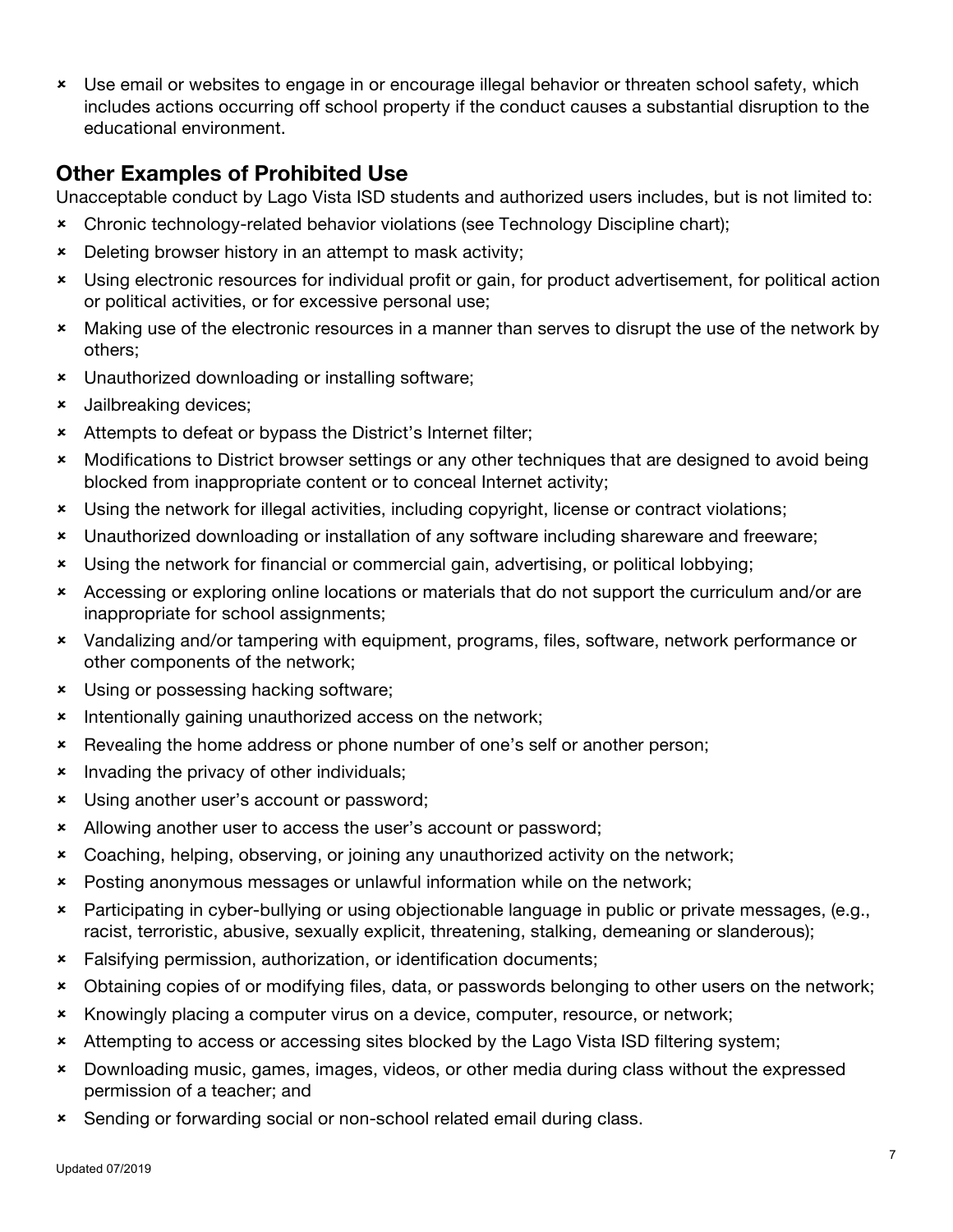## **Technology-Related Behavior Violations and Equivalent "Traditional" Behavior Violations**

| <b>Tech-Related Behavior Violation</b>                                                                                    | <b>Equivalent "Traditional" Behavior</b><br><b>Violation</b>                           |
|---------------------------------------------------------------------------------------------------------------------------|----------------------------------------------------------------------------------------|
| Email, instant messaging, Internet surfing, computer<br>games, and other off-task behavior that disrupts<br>instruction   | Passing notes, texting, games, or other<br>off-task behavior that disrupts instruction |
| Missing iPad, missing case                                                                                                | No textbook, missing supplies                                                          |
| Cyber-bullying on or off District property                                                                                | Bullying, harassment                                                                   |
| Damaging, defacing, or endangering equipment                                                                              | Vandalism, property damage                                                             |
| Using profanity, obscenity, racist terms, or any other<br>behavior deemed inappropriate by campus personnel               | Inappropriate language                                                                 |
| Accessing or sharing pornographic material,<br>inappropriate files, or files dangerous to the integrity<br>of the network | Bringing pornographic or other<br>inappropriate content to school                      |
| Using electronic resources account authorized for<br>another person                                                       | Breaking into someone's locker or<br>personal belongings                               |
| Use of technology to create, copy, distribute, or<br>provide access to unauthorized educational materials                 | Cheating                                                                               |

## **Disciplinary Action**

Students violating any part of this agreement, the Lago Vista ISD Responsible Use Guidelines for Technology or the Lago Vista ISD Student Code of Conduct are subject to disciplinary action. The student will be given an opportunity to provide additional information or comments concerning the information and alleged violation(s).

## **School-Based Discipline**

The discipline policies at in Lago Vista ISD encompass the one-to-one environment. Please see the Lago Vista ISD Student Code of Conduct for more information.

## **Progressive Discipline**

Discipline is progressive. Low-level, first-time infractions will have lesser consequences than infractions that are repetitive or more serious in nature.

**Progressive Discipline Steps Example.** The following examples of progressive discipline and are provided for illustration purposes only. Consequences are tied to the severity of the violation and include:

- Warnings;
- In-class or school-based consequences;
- Parent contact;
- Administration referral;
- Loss of device for the class period;
- Restrictions on access and/or device functionality;
- Loss of device or of network access for extended period of time;
- Suspension (In School or Out of School, as appropriate); and
- DAEP.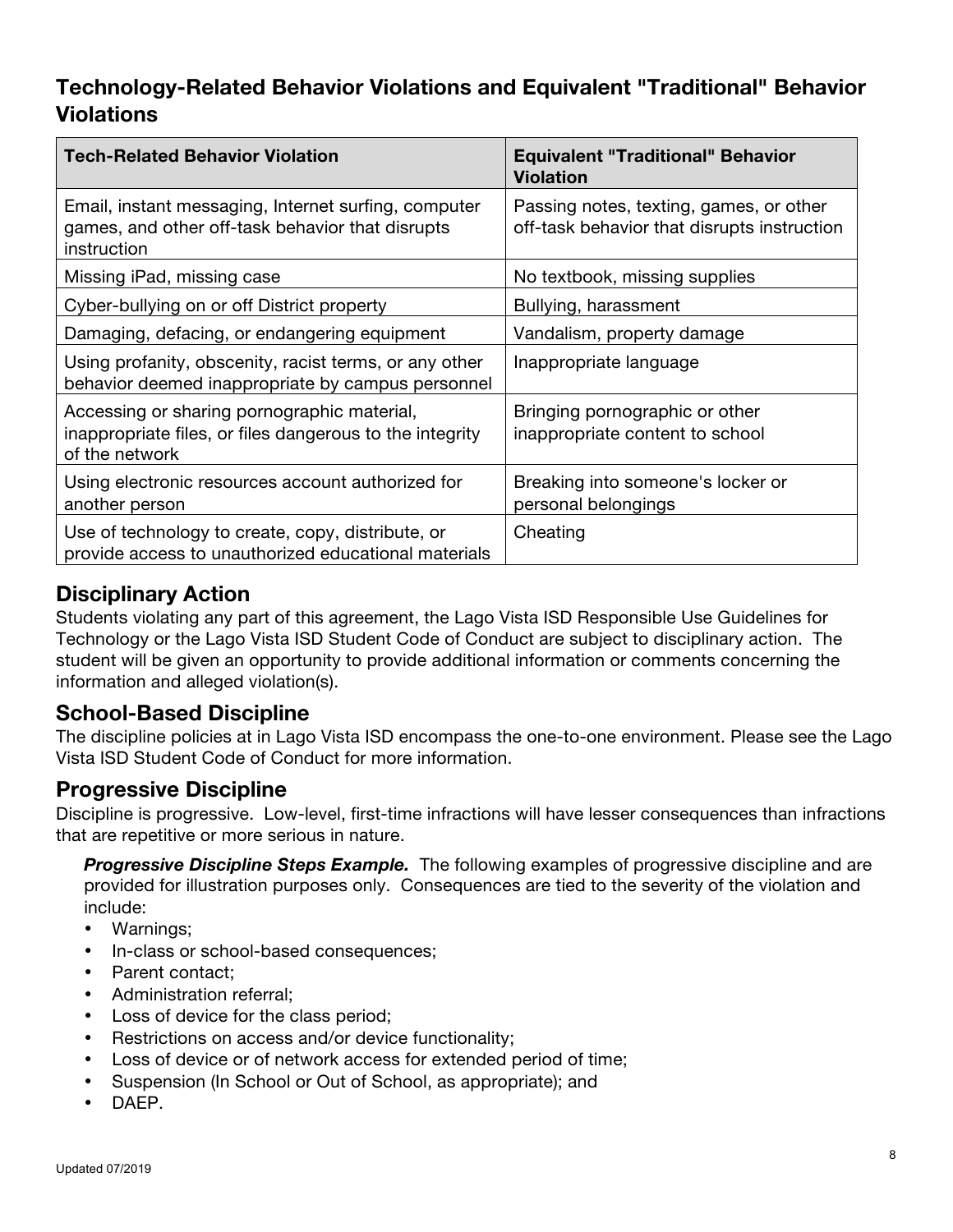For low-level infractions, classroom interventions will be the first level of discipline. This includes, but is not limited to verbal warnings, seating changes, and teacher contact with the parent/guardian.

Lago Vista ISD may remove a user's access to the network or the mobile device without notice at any time if the user is engaged in any unauthorized activity. Network activity is monitored on a consistent basis.

Lago Vista ISD will cooperate with law enforcement in any investigation related to any potential illegal activities conducted on our equipment or through our network.

#### **Parent/Guardian Responsibilities**

To enhance and personalize his/her education, each student is issued an iPad, charger, and a protective case as part of the Next Generation Learning iPad Initiative. Lago Vista ISD students and all authorized users are expected to meet the outlined responsibilities and expectations.

To further support the responsible use of technology resources, it is important that parents/guardians understand their responsibilities and observe the following guidelines designed to ensure the safe and ethical use of technology and technology resources.

Parents/guardians shall be responsible for:

- Reviewing and discussing the contents of this document with their student(s);
- Supervising their student(s) use of the iPad at home, including use of the Internet;
- Discussing family values and expectations regarding the use of the Internet, email, apps, photos, text messaging, and all social apps;
- Ensuring that their student(s) report any mechanical or technical issues to the District in a timely manner;
- Abstaining from all attempts to repair the iPad and from all attempts to alter the configuration of software or hardware;
- Immediately reporting a stolen iPad to Lago Vista ISD and providing a copy of a police report from the local police department;
- Assisting student(s) in understanding and upholding the responsibilities outlined in the Student iPad Pledge;
- Ensuring that their student bring the iPad to school daily with a fully charged battery; and
- Returning the iPad, charging brick, USB cable, and District-provided protective case to the District when requested and/or upon the student's graduation, expulsion, or withdrawal from District and/or campus.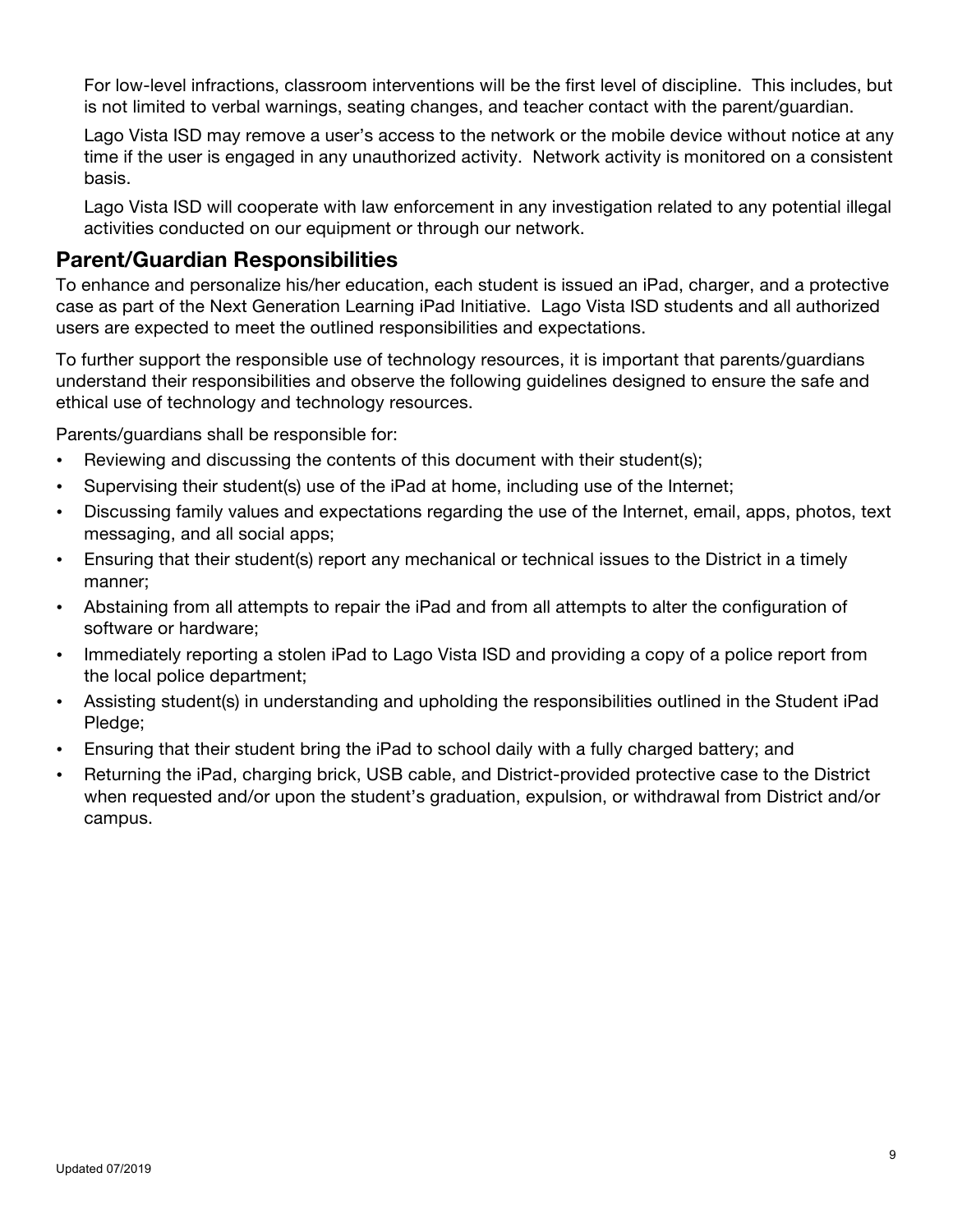

# **Lago Vista ISD iPad Student Pledge**

## **Student Pledge**

- 1. I will take good care of the iPad issued to me.
- 2. I will never leave the iPad unattended.
- 3. I will never loan out the iPad to other individuals.
- 4. I will know where the iPad is at all times.
- 5. I will charge the iPad battery daily.
- 6. I will keep food and beverages away from the iPad since they may cause damage to the device.
- 7. I will not disassemble any part of the iPad or attempt any repairs.
- 8. I will protect the iPad by keeping it in a protective case at all times.
- 9. I will use the iPad in ways that are appropriate and meet Lago Vista ISD's expectations.
- 10. I will not place decorations (such as stickers, markers, etc.) on the iPad.
- 11. I will not deface or remove the serial number sticker on any iPad.
- 12. I understand that my iPad remains the property of Lago Vista ISD and is subject to inspection at any time without notice.
- 13. I will follow the policies outlined in the Lago Vista ISD iPad User Agreement and the Lago Vista ISD Responsible Use Guidelines at all times, both at school and off-campus.
- 14. I will notify Lago Vista ISD immediately of any damages to the iPad (other than normal wear and tear) from whatever cause, including vandalism. For incidents occurring outside of school, I will report it the next school day.
- 15. I will notify Lago Vista ISD immediately if the iPad is misplaced or stolen no later than the next school day. I understand that I must also report a stolen iPad to the police.
- 16. I will not do anything to the iPad's operating system, including but not limited to "jailbreaking" the iPad.
- 17. I agree to return the iPad with case and all related assigned items to Lago Vista ISD in good working condition at the end of the school year or upon withdrawing from the school.
- 18. If I identify or know about a security concern, I promise to report it to campus personnel as soon as possible without discussing it with other students.
- 19. I will notify campus personnel immediately if I come across information, images, or messages that are inappropriate, dangerous, threatening, or that make me feel uncomfortable.
- 20. I will respect the privilege of having an iPad by honoring teacher requests related to technology use, using the iPad as an instructional tool, and by keeping the sound muted at all times, unless permission is obtained from the teacher for instructional purposes.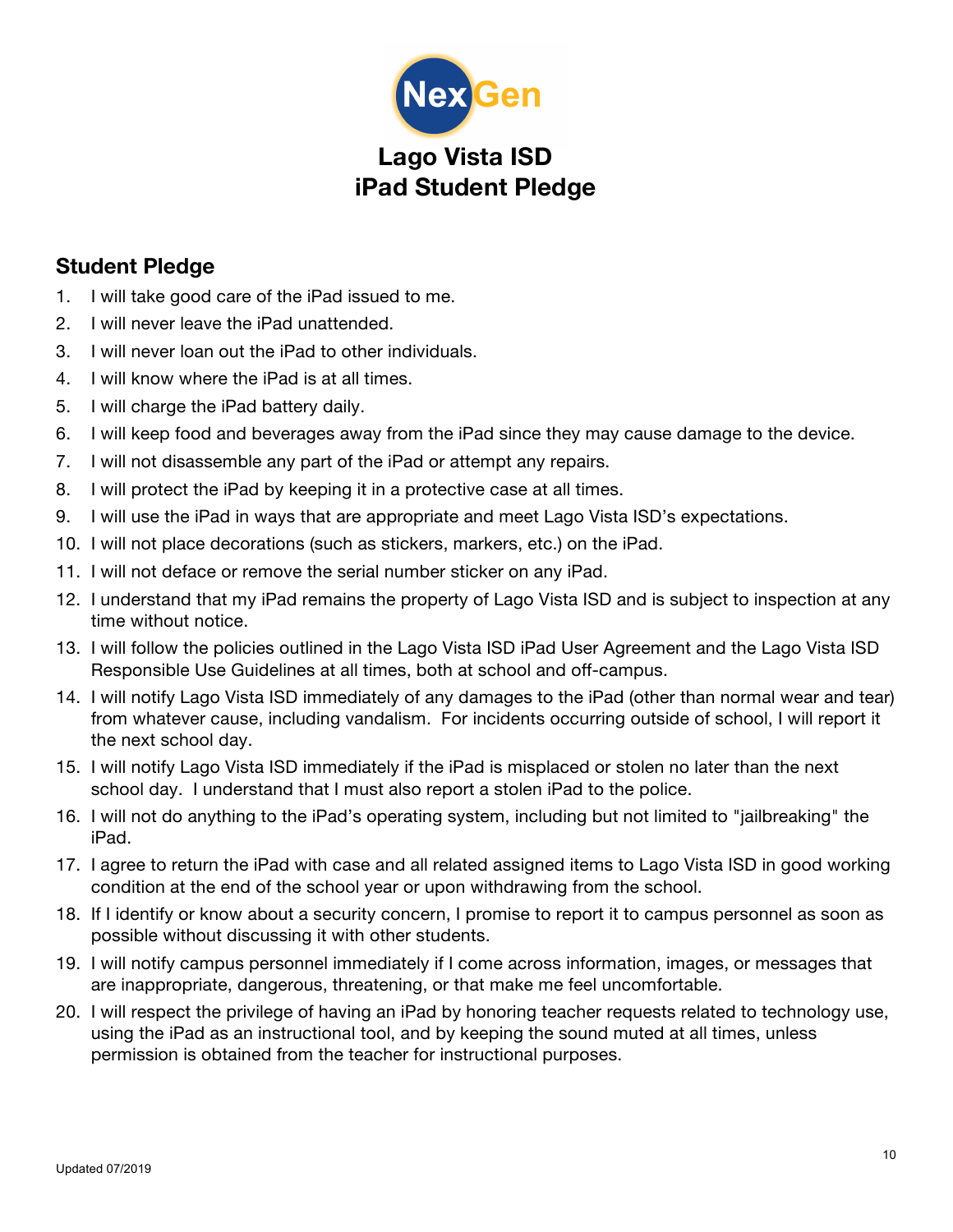## **Student Responsibilities**

The student-issued iPads are an important learning tool and are to be used for educational purposes while at school. In upholding this pledge, students are expected to uphold the following responsibilities:

- Bringing the iPad the charged iPad to school every day. Students may want to bring the charger with them to school as a backup. If the iPad is left at home, the student is responsible for checking out a loaner device, if available, before school from the Lago Vista ISD Technology Department. No passes from class will be issued to check out loaner device as these may only be checked out during noninstructional times. Understand that, as a student, there are consequences for being unprepared.
- Keeping the iPad with them or within their sight at all times.
- Adhering to the Lago Vista ISD iPad User Agreement and the Lago Vista ISD Responsible Use Guidelines at all times. When in doubt, students should consult a member of the Lago Vista ISD Technology Department.
- Backing up their data by utilizing a cloud storage solution. Google Drive, Dropbox, iCloud, and Box are all free data cloud backup solutions.
- Reporting any problems, damage, or theft immediately to a member of the Lago Vista ISD Technology Department, to their teacher, or the main office.

## **Other Student Responsibilities & Expectations**

## **General Care**

Students are expected to ensure that they:

- Do not do anything to the iPad that will permanently alter it in any way.
- Keep the equipment clean. Do not eat or drink while using the iPad.
- Keep the iPad in the protective case provided by Lago VIsta ISD at all times.
- To clean the iPad, unplug all cables and turn the iPad off. Use a soft, slightly damp, lint-free cloth.
- See the Apple website at https://support.apple.com/manuals/iPad or the iPad User Guide for more information.

## **Battery Life and Charging**

Students are expected to ensure that they:

- Arrive to school each day with a fully charged battery. Establish a routine at home whereby each evening the iPad is left to charge overnight.
- Avoid using the charger in any situation where anyone is likely to trip over the cord.
- Do not let the battery completely drain. Charge when the battery it reaches 10% capacity.

## **Personal Health and Safety**

Students are expected to ensure that they:

- Avoid extended use of the iPad while it is resting directly on your lap.
- Take frequent breaks when using the iPad. Look away from the iPad approximately every 15 minutes.
- Never provide personal information to anyone over the Internet.
- Do not share your passwords with anyone.
- Keep the iPad in a secure location when not at school.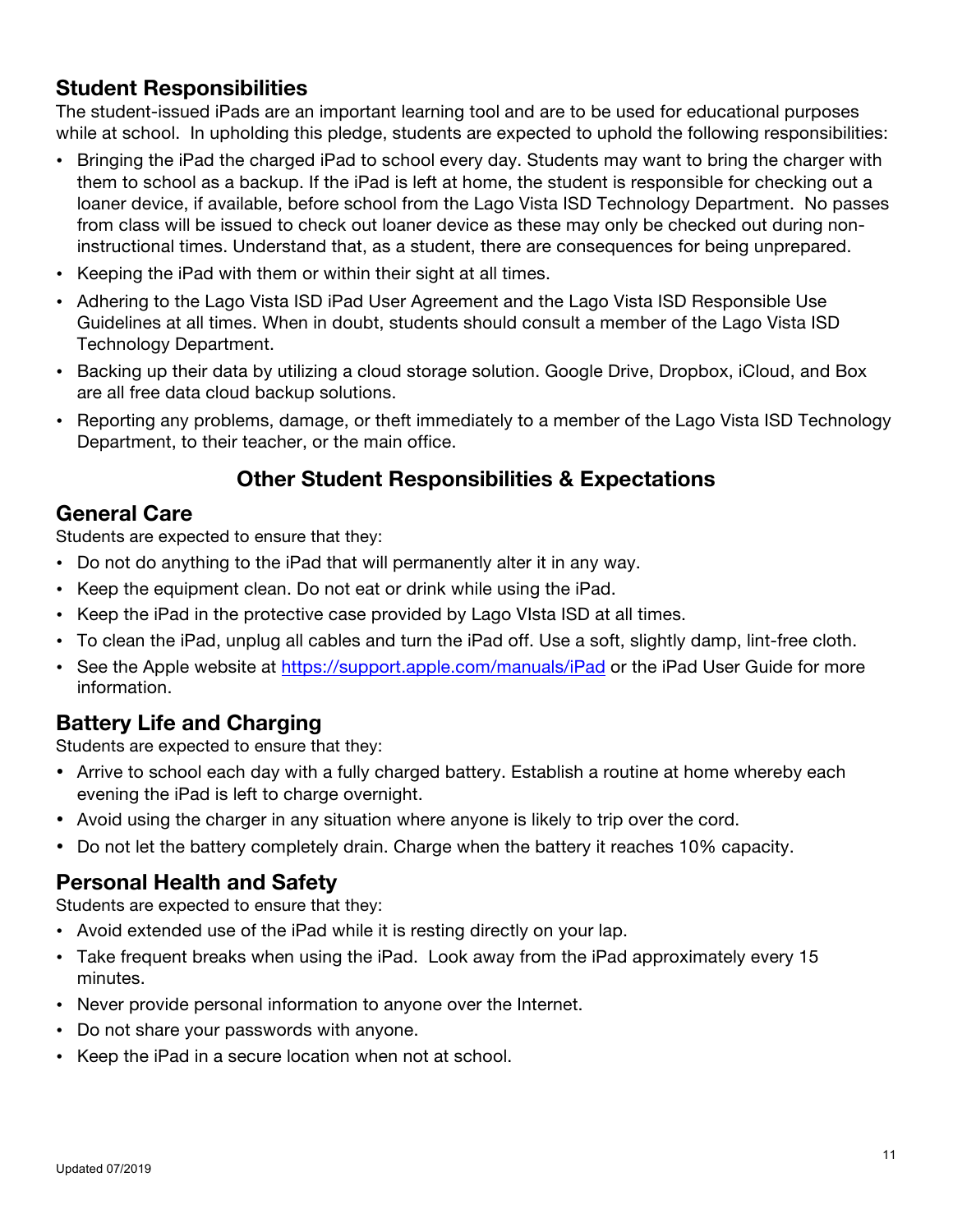## **Lago Vista ISD NexGen Learning iPad Device Fee Schedule**



| <b>Item</b>                          | <b>Free/Reduced Lunch</b><br><b>Standard Fee</b><br>Fee |                                         | Fee for Users w/ Optional<br><b>Accidental Damage &amp; Theft</b><br>Coverage* |
|--------------------------------------|---------------------------------------------------------|-----------------------------------------|--------------------------------------------------------------------------------|
| iPad Replacement                     | $$555 - i$ Pad Air<br>\$455 - iPad Mini                 | $$415 - i$ Pad Air<br>\$340 - iPad Mini | \$0                                                                            |
| <b>Charging Cable</b><br>Replacement | \$15                                                    | \$10                                    | Not Covered                                                                    |
| Power Brick (DC/AC Power<br>Adaptor) | \$15                                                    | \$10                                    | Not Covered                                                                    |
| Screen Replacement                   | \$120                                                   | \$90                                    | \$0                                                                            |
| Case Replacement                     | \$46                                                    | \$35                                    | Not Covered                                                                    |
| Administrative Confiscation          | \$15                                                    | \$15                                    | <b>Not Covered</b>                                                             |

*\*Per user agreement. Removal of District-issued protective case voids optional coverage for damage. Optional coverage for stolen iPad devices requires a police report. Misplaced devices are not covered. District-provided case, cables, cords, and/or other accessories are not covered. The total value of payment covered by the \$50 fee for Optional Accidental Damage and Theft coverage may never exceed the cost on an iPad. Users must return the iPad and all equipment at the end of the school year or fees will be assessed according to the schedule above.*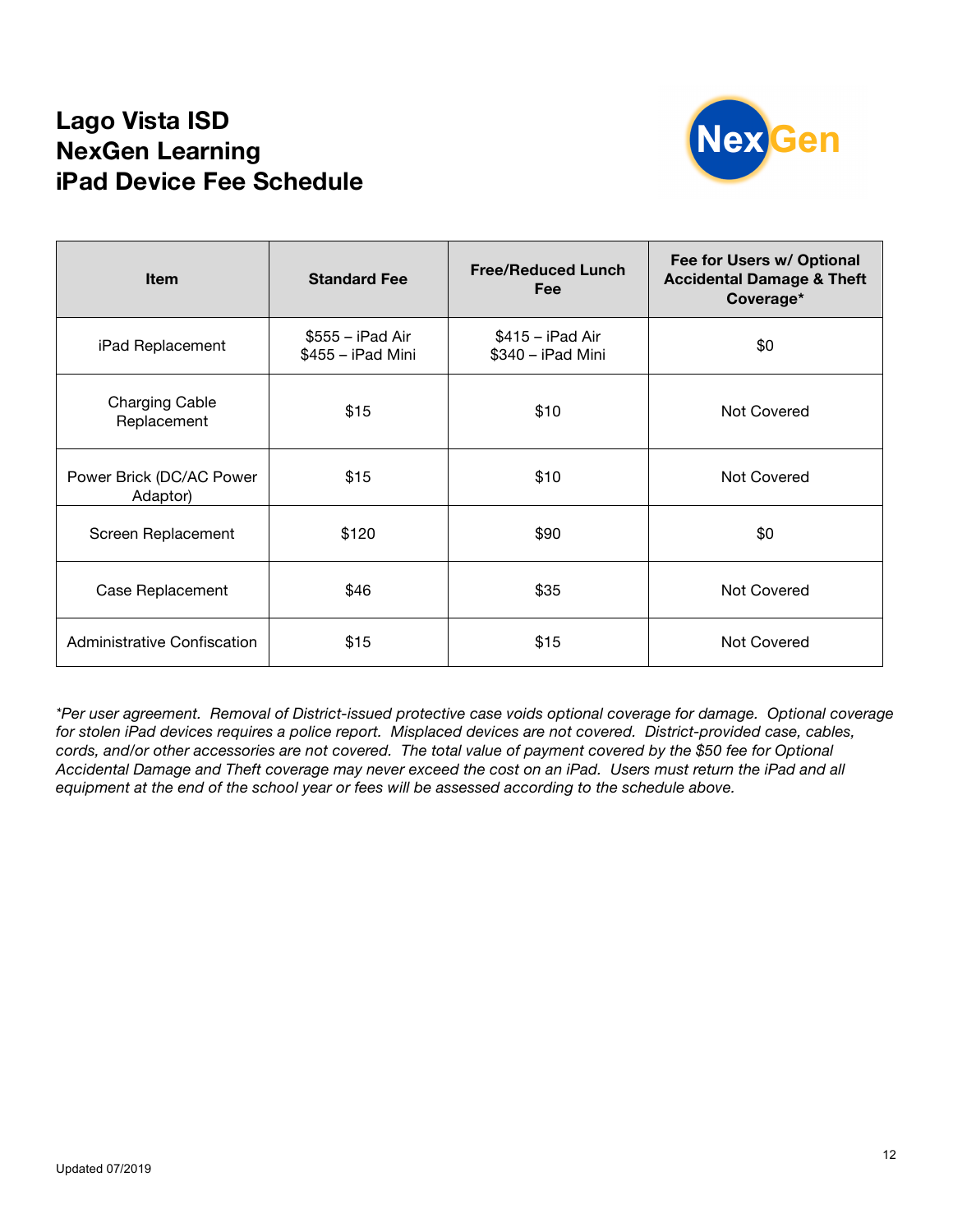

# **Lago Vista ISD Student & Parent iPad User Agreement Release of Liability & Statement of Acceptance**

#### **Release of Liability**

In consideration for receiving the iPad from Lago Vista ISD, each student and his or her parents or guardians agree not to sue and hereby release, waive, discharge, hold harmless, indemnify, and defend Lago Vista ISD, as well as the respective employees, personnel, staff, volunteers, agents, directors, affiliates, and representatives, from any and all liability, losses, damages, claims, actions, and causes of action of every nature for any and all known or unknown, foreseen and unforeseen, bodily or personal injuries, property damage, or other loss, whether claimed by the student, parent, legal representative, or any third party, relating in any way to the use of the device furnished by Lago Vista ISD to the student.

#### **Statement of Acceptance**

I have read this agreement and understand my responsibilities. I understand that the iPad and accessories remain the property of Lago Vista ISD. At the end of the school year or upon transfer from the District, I agree to return the iPad device and accessories to the school in the same condition it was issued to the student less reasonable wear or pay for the damaged or unreturned items. I understand that any violation of the provisions of the Lago Vista ISD Student & Parent iPad User Agreement or Lago Vista ISD Responsible Use Guidelines for Technology may result in disciplinary consequences, including suspension or expulsion and/or legal action. I understand that Lago Vista ISD will cooperate with law enforcement in any investigation related to any potential illegal activities conducted on District equipment or using the District network. I understand that the District reserves the right to apply disciplinary consequences for computer and iPad-related activities conducted off-campus, if such activity adversely affects the safety or well-being of students or other members of the school community or constitutes inappropriate behavior. I understand that students and parents should report threats of violence or harm in cyberspace to law enforcement immediately. I acknowledge that Lago Vista ISD is required by law to comply with the Texas Public Information Act. As such, I agree to fully and timely comply with any and all directives issued by the District in its efforts to comply with the Public Information Act. I further acknowledge that this may mean that email content, Internet use history, network communications, and other similar information shall be releasable to third parties, if so required by law.

*I agree to the stipulations and conditions set forth in the Lago Vista ISD iPad User Agreement, the Lago Vista ISD Responsible Use Guidelines for Technology, and the Lago Vista ISD iPad Student Pledge.*

| Student Name (Please Print)         | <b>Student Signature</b>  | Date |
|-------------------------------------|---------------------------|------|
|                                     |                           |      |
| Parent/Guardian Name (Please Print) | Parent/Guardian Signature | Date |